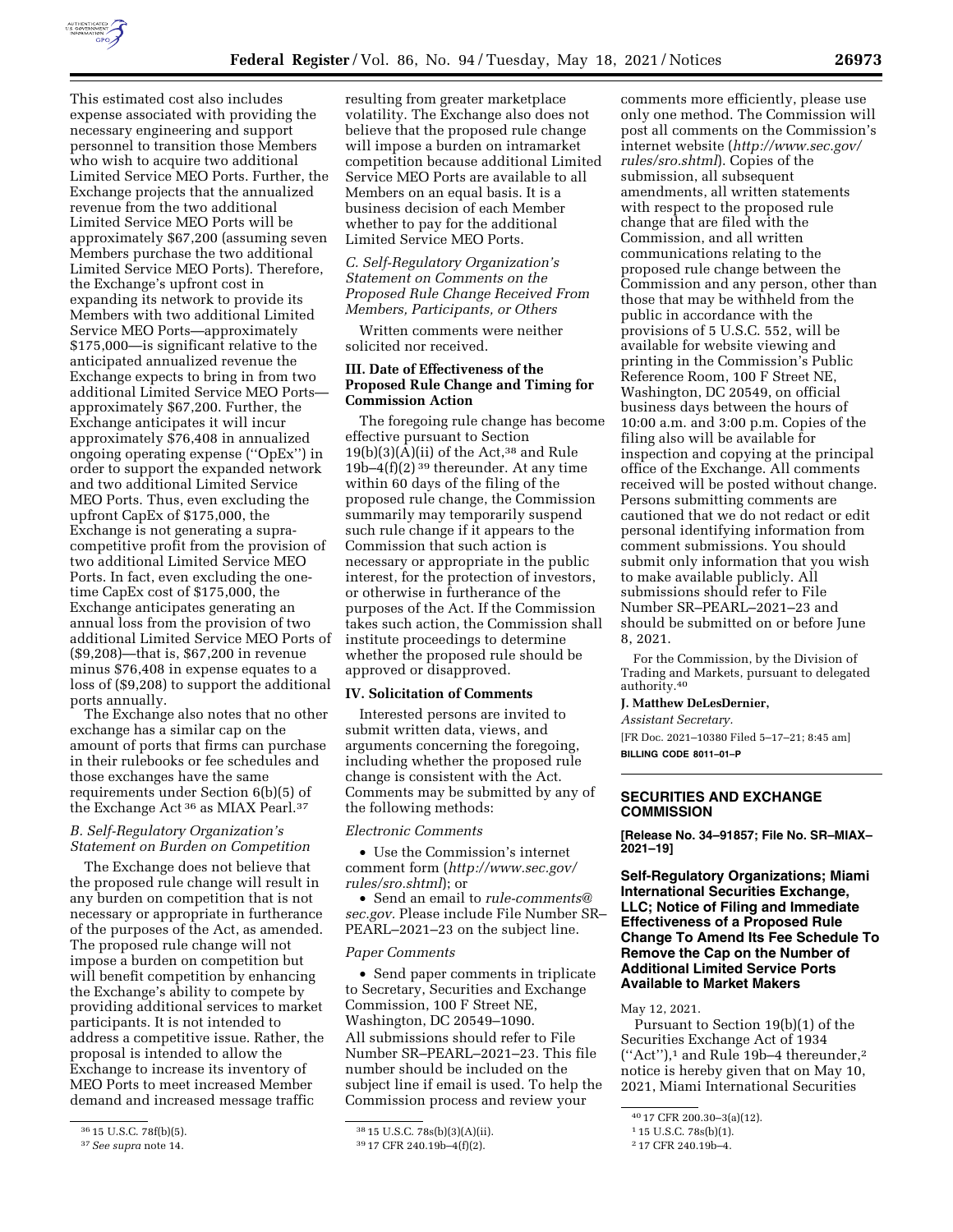Exchange, LLC (''MIAX'' or ''Exchange'') filed with the Securities and Exchange Commission (''Commission'') a proposed rule change as described in Items I, II, and III below, which Items have been prepared by the Exchange. The Commission is publishing this notice to solicit comments on the proposed rule change from interested persons.

### **I. Self-Regulatory Organization's Statement of the Terms of Substance of the Proposed Rule Change**

The Exchange is filing a proposal to amend the MIAX Options Fee Schedule (the ''Fee Schedule'') to remove the cap on the number of additional Limited Service MIAX Express Interface (''MEI'') Ports (defined below) available to Market Makers.3 The Exchange does not propose to amend the fees for additional Limited Service MEI Ports.

The text of the proposed rule change is available on the Exchange's website at *[http://www.miaxoptions.com/rule](http://www.miaxoptions.com/rule-filings)[filings,](http://www.miaxoptions.com/rule-filings)* at MIAX's principal office, and at the Commission's Public Reference Room.

# **II. Self-Regulatory Organization's Statement of the Purpose of, and Statutory Basis for, the Proposed Rule Change**

In its filing with the Commission, the Exchange included statements concerning the purpose of and basis for the proposed rule change and discussed any comments it received on the proposed rule change. The text of these statements may be examined at the places specified in Item IV below. The Exchange has prepared summaries, set forth in sections A, B, and C below, of the most significant aspects of such statements.

# *A. Self-Regulatory Organization's Statement of the Purpose of, and Statutory Basis for, the Proposed Rule Change*

### 1. Purpose

The Exchange proposes to delete footnote 30 of Section 5)d)ii) of the Fee Schedule to remove the cap on the number of additional Limited Service MEI Ports available to Market Makers. The Exchange does not propose to amend the fees charged for any additional Limited Service MEI Ports purchased by Market Makers.

The Exchange initially filed this proposal to remove the cap on the number of additional Limited Service MEI Ports available to Market Makers on April 9, 2021.4 On April 12, 2021, the Exchange withdrew the First Proposed Rule Change and refiled this proposal to make a technical correction.5 On April 22, 2021, the Exchange withdrew the Second Proposed Rule Change and refiled this proposal (without increasing the actual fee amounts) to provide further clarification regarding the Exchange's revenues, costs, and profitability any time more Limited Service MEI Ports become available, in general, (including information regarding the Exchange's methodology for determining the costs and revenues for additional Limited Service MEI Ports).6 On May 3, 2021, the Exchange withdrew the Third Proposed Rule Change and refiled this proposal to further clarify its cost methodology.7 On May 10, 2021, the Exchange withdrew the Fourth Proposed Rule Change and refiled this proposal.

Currently, the Exchange assesses monthly MEI Port Fees on Market Makers based upon the number of MIAX matching engines 8 used by the Market Maker. The Exchange allocates two (2) Full Service MEI Ports 9 and two (2) Limited Service MEI Ports 10 per matching engine to which each Market Maker connects. The Full Service MEI Ports, Limited Service MEI Ports and the additional Limited Service MEI Ports all include access to the Exchange's primary and secondary data centers and

7*See* SR–MIAX–2021–17 (the ''Fourth Proposed Rule Change'').

8A ''matching engine'' is a part of the MIAX electronic system that processes options quotes and trades on a symbol-by-symbol basis. Some matching engines will process option classes with multiple root symbols, and other matching engines will be dedicated to one single option root symbol (for example, options on SPY will be processed by one single matching engine that is dedicated only to SPY). A particular root symbol may only be assigned to a single designated matching engine. A particular root symbol may not be assigned to multiple matching engines. *See* Fee Schedule, Section 5)d)ii), note 29.

9Full Service MEI Ports provide Market Makers with the ability to send Market Maker quotes eQuotes, and quote purge messages to the MIAX System. Full Service MEI Ports are also capable of receiving administrative information. Market Makers are limited to two Full Service MEI Ports per matching engine. *See* Fee Schedule, Section 5)d)ii), note 27.

10Limited Service MEI Ports provide Market Makers with the ability to send eQuotes and quote purge messages only, but not Market Maker Quotes, to the MIAX System. Limited Service MEI Ports are also capable of receiving administrative information. Market Makers initially receive two Limited Service MEI Ports per matching engine. *See*  Fee Schedule, Section 5)d)ii), note 28.

its disaster recovery center. Market Makers may request additional Limited Service MEI Ports for which they are assessed the existing \$100 monthly fee for each additional port they request. This fee has been unchanged since 2016.11

The Exchange originally added the Limited Service MEI Ports to enhance the MEI Port connectivity available to Market Makers, and subsequently made additional Limited Service MEI Ports available to Market Makers.12 Limited Service MEI Ports have been well received by Market Makers since their addition. Market Makers are currently limited to purchasing eight (8) additional Limited Service MEI Ports per matching engine, for a total of ten  $(10)$  per matching engine.<sup>13</sup>

The Exchange now proposes to delete footnote 30 in Section 5)d)ii) of the Fee Schedule to remove the cap on the number of additional Limited Service MEI Ports that are available to Market Makers. The Exchange notes that no other exchange provides similar caps concerning connectivity and access in their rulebooks or fee schedules.14 Including the cap on the number of additional Limited Service MEI Ports in the Fee Schedule unnecessarily hampers the Exchange's ability to adjust access to the Exchange's network in order to ensure that the Exchange meets its obligations under the Act such that access to the Exchange is offered on

12*See* Securities Exchange Act Release Nos. 70137 (August 8, 2013), 78 FR 49586 (August 14, 2013) (SR–MIAX–2013–39); 70903 (November 20, 2013), 78 FR 70615 (November 26, 2013) (SR– MIAX–2013–52); 78950 (September 27, 2016), 81 FR 68084 (October 3, 2016) (SR–MIAX–2016–33); and 79198 (October 31, 2016), 81 FR 76988 (November 4, 2016) (SR–MIAX–2016–37); 90811 (December 29, 2020), 86 FR 344 (January 5, 2021) (SR–MIAX–2020–41).

14*See* Cboe Exchange, Inc. Fee Schedule, available at *[https://cdn.cboe.com/resources/](https://cdn.cboe.com/resources/membership/Cboe_FeeSchedule.pdf) [membership/Cboe](https://cdn.cboe.com/resources/membership/Cboe_FeeSchedule.pdf)*\_*FeeSchedule.pdf;* Cboe BZX Exchange, Inc. Options Fee Schedule, available at *[https://www.cboe.com/us/options/membership/fee](https://www.cboe.com/us/options/membership/fee_schedule/bzx/)*\_ *[schedule/bzx/;](https://www.cboe.com/us/options/membership/fee_schedule/bzx/)* Cboe C2 Exchange, Inc. Fee Schedule, available at *[https://www.cboe.com/us/](https://www.cboe.com/us/options/membership/fee_schedule/ctwo/) [options/membership/fee](https://www.cboe.com/us/options/membership/fee_schedule/ctwo/)*\_*schedule/ctwo/;* Cboe EDGX Exchange, Inc. Options Fee Schedule, available at *[https://www.cboe.com/us/options/](https://www.cboe.com/us/options/membership/fee_schedule/edgx/)  [membership/fee](https://www.cboe.com/us/options/membership/fee_schedule/edgx/)*\_*schedule/edgx/;* The Nasdaq Stock Market LLC Options Fee Schedule, available at *[https://listingcenter.nasdaq.com/rulebook/nasdaq/](https://listingcenter.nasdaq.com/rulebook/nasdaq/rules/Nasdaq%20Options%207) [rules/Nasdaq%20Options%207;](https://listingcenter.nasdaq.com/rulebook/nasdaq/rules/Nasdaq%20Options%207)* Nasdaq PHLX LLC Options Fee Schedule, available at *[https://](https://listingcenter.nasdaq.com/rulebook/phlx/rules/Phlx%20Options%207) [listingcenter.nasdaq.com/rulebook/phlx/rules/](https://listingcenter.nasdaq.com/rulebook/phlx/rules/Phlx%20Options%207) [Phlx%20Options%207;](https://listingcenter.nasdaq.com/rulebook/phlx/rules/Phlx%20Options%207)* NYSE Arca, Inc. Options Fee Schedule, available at *[https://www.nyse.com/](https://www.nyse.com/publicdocs/nyse/markets/arca-options/NYSE_Arca_Options_Fee_Schedule.pdf)  [publicdocs/nyse/markets/arca-options/NYSE](https://www.nyse.com/publicdocs/nyse/markets/arca-options/NYSE_Arca_Options_Fee_Schedule.pdf)*\_*Arca*\_ *Options*\_*Fee*\_*[Schedule.pdf;](https://www.nyse.com/publicdocs/nyse/markets/arca-options/NYSE_Arca_Options_Fee_Schedule.pdf)* NYSE American LLC Options Fee Schedule, available at *[https://](https://www.nyse.com/publicdocs/nyse/markets/american-options/NYSE_American_Options_Fee_Schedule.pdf) [www.nyse.com/publicdocs/nyse/markets/american](https://www.nyse.com/publicdocs/nyse/markets/american-options/NYSE_American_Options_Fee_Schedule.pdf)[options/NYSE](https://www.nyse.com/publicdocs/nyse/markets/american-options/NYSE_American_Options_Fee_Schedule.pdf)*\_*American*\_*Options*\_*Fee*\_ *[Schedule.pdf.](https://www.nyse.com/publicdocs/nyse/markets/american-options/NYSE_American_Options_Fee_Schedule.pdf)* 

<sup>3</sup>The term ''Market Makers'' refers to Lead Market Makers (''LMMs''), Primary Lead Market Makers (''PLMMs''), and Registered Market Makers (''RMMs'') collectively. *See* Exchange Rule 100.

<sup>4</sup>*See* SR–MIAX–2021–10 (the ''First Proposed Rule Change'').

<sup>5</sup>*See* SR–MIAX–2021–11 (the ''Second Proposed Rule Change'').

<sup>6</sup>*See* SR–MIAX–2021–15 (the ''Third Proposed Rule Change'').

<sup>11</sup>*See* Securities Exchange Act Release No. 79666 (December 22, 2016), 81 FR 96133 (December 29, 2016) (SR–MIAX–2016–47).

<sup>13</sup>*See* Fee Schedule, Section 5)d)ii).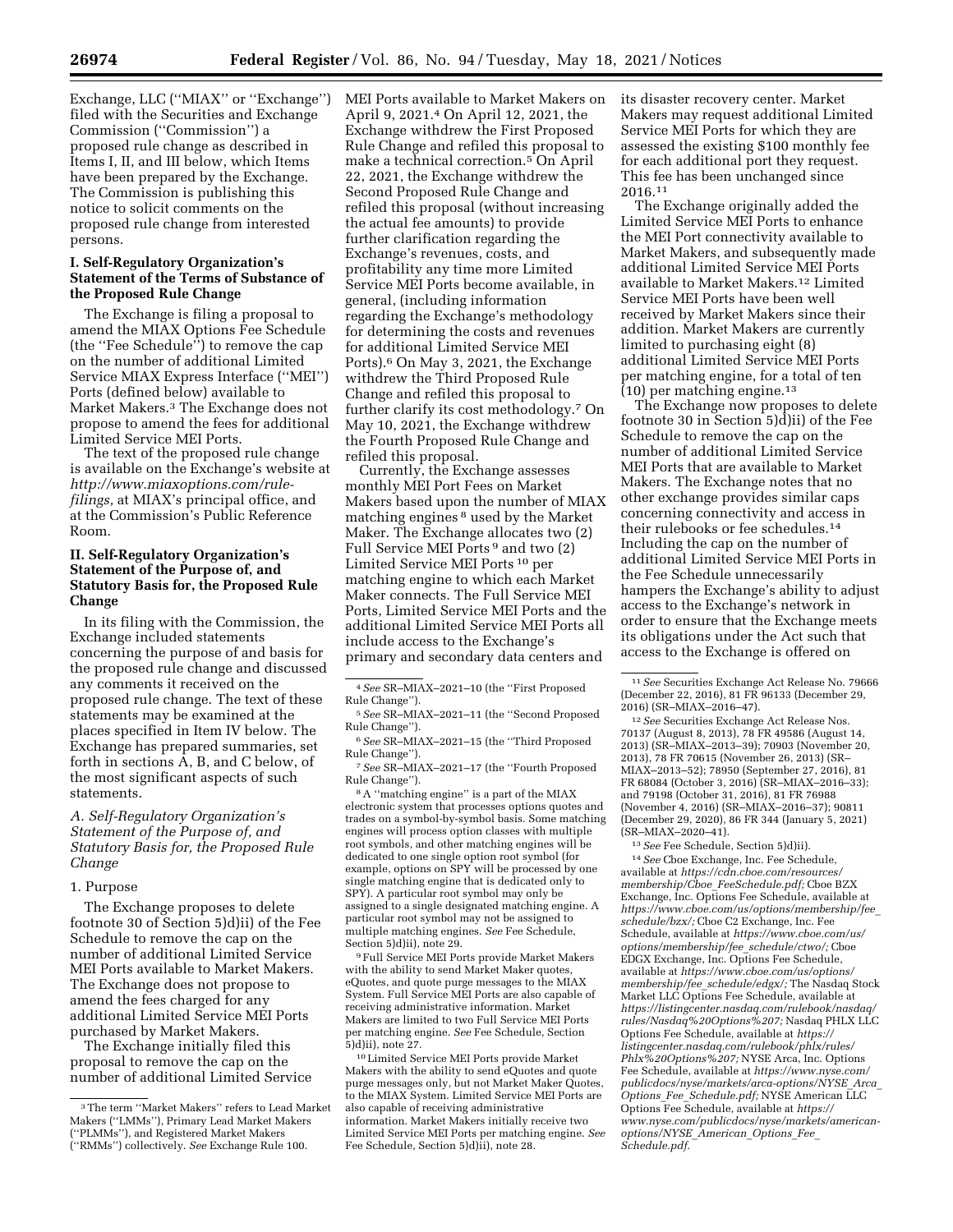terms that are not unfairly discriminatory<sup>15</sup> among its Members,<sup>16</sup> as well as to ensure sufficient capacity and headroom in the System.17 The Exchange monitors the System's performance and makes adjustments to its System based on market conditions and Member demand. Accordingly, the Exchange's obligations under the Act to provide access on terms that are not unfairly discriminatory and market conditions are key drivers of the System's architecture and expansion. Thus the Exchange believes a cap in the Fee Schedule is inconsistent with other exchanges access offerings and not an appropriate mechanism to govern access to the Exchange.

The Exchange also notes that adjusting the amount of available Limited Service MEI Ports does not change on a material basis the overall profitability of Limited Service MEI Ports. Any increase in revenue associated with adding more Limited Service MEI Ports is generally offset by the cost of purchasing and operating such new equipment and providing the services associated with Limited Service MEI Ports. When the Exchange provides fewer Limited Service MEI Ports, its overall expense is lower, but is generally offset by lower revenues associated with Limited Service MEI Ports. The Exchange's recent filing 18 to increase the number of additional Limited Service MEI Ports provides clear evidence of that fact.

All fees related to MEI Ports shall remain unchanged and Market Makers that voluntarily purchase additional Limited Service MEI Ports will remain subject to the existing \$100 monthly fee per port.

The Exchange also proposes to make corresponding changes to footnotes 31 and 32 in Sections 5)d)ii) and 5)d)iv) of the Fee Schedule, respectively, in light of the Exchange's proposal to delete current footnote 30. Accordingly, with the proposed changes, footnote 31 will be changed to footnote 30 and footnote 32 will be changed to footnote 31.

#### 2. Statutory Basis

The Exchange believes that its proposal is consistent with Section 6(b)

18*See* Securities Exchange Act Release No. 90811 (December 29, 2020), 86 FR 344 (January 5, 2021) (SR–MIAX–2020–41) (the ''Cost Analysis Filing'').

of the Act 19 in general, and furthers the objectives of Section 6(b)(5) of the Act 20 in that it is designed to promote just and equitable principles of trade, remove impediments to and perfect the mechanism of a free and open market and a national market system, and, in general protect investors and the public interest and is not designed to permit unfair discrimination between customers, issuers, brokers and dealers.

The Exchange believes that its proposal is consistent with the objectives of Section 6(b)(5) of the Act 21 because the proposal to remove the cap on the number of additional Limited Service MEI Ports available to Market Makers will apply equally to all Market Makers, regardless of type or size, and will allow the Exchange to offer access to its System on terms that are not unfairly discriminatory. The Exchange does not propose to change the amount of fees charged for additional Limited Service MEI Ports. The existing fee of \$100 per month will apply equally to all Market Makers that choose to purchase additional Limited Service MEI Ports, which is a business decision of each Market Maker and not a requirement of the Exchange.

The Exchange believes that its proposal is consistent with the requirements under Section 6(b)(5) of the Exchange Act that the Exchange provide access on terms that are not unfairly discriminatory.22 Including the cap on the number of additional Limited Service MEI Ports in the Fee Schedule unnecessarily burdens the Exchange from being able to adjust the connectivity and access to the Exchange's System in order to ensure that the Exchange is able to provide access 23 to Members on nondiscriminatory terms and ensure sufficient capacity and headroom in the System. The Exchange constantly monitors the System's performance based on market conditions and needs to make adjustments based on customer demand. Adjusting the amount of available Limited Service MEI Ports does not change on a material basis the overall profitability of Limited Service MEI Ports. Any increase in revenue associated with adding more Limited Service MEI Ports is generally offset by the cost of purchasing and operating such new equipment and providing the services associated with Limited Service MEI Ports. When the Exchange provides fewer Limited Service MEI Ports, its

overall expense is lower, but is generally offset by lower revenues associated with Limited Service MEI Ports. The Exchange's recent filing 24 to increase the number of additional Limited Service MEI Ports provides clear evidence of that fact. Accordingly, the Exchange's obligations under Section 6(b)(5) of the Act 25 and market conditions are key drivers of the System's architecture and expansion and thus the Exchange believes a cap in the Fee Schedule is not an appropriate mechanism to govern access to the Exchange.

Other exchanges, like MIAX, are required to provide access and connectivity pursuant to the same requirements under Section 6(b)(5) of the Act regardless of whether a their rules or fee schedules set forth caps on access.26 Further, the Exchange anticipates that it will continue to expand its System and provide Market Makers and other market participants with additional access, including Limited Service MEI Ports, based on customer demand and in response to changing market conditions. The Exchange represents that any expansion or reduction in the number of additional Limited Service MEI Ports will be conducted in a similar manner that ensures fair access to its System.27 The Exchange will also continuously assess its connectivity options and availability to ensure that they meet the needs of all market participants seeking to access the Exchange.

The Exchange believes that its proposal is consistent with Section  $6(b)(4)$  of the Act because only Market Makers that voluntarily purchase additional Limited Service MEI Ports will be charged the existing \$100 monthly fee per port, which has been unchanged since 2016.28 The Exchange does not propose to amend the fees applicable to additional Limited Service MEI Ports, which were filed with the Commission and became effective after notice and public comment.29 As stated above, the Exchange anticipates that in the future, it may provide more Limited Service MEI Ports due to customer demand and increased volatility in the marketplace, which will result in increased message traffic rates across the network.

The Exchange further believes its proposal is consistent with Section 6(b)(4) of the Act in that any time the

27 *Id.* 

<sup>15</sup>*See* 15 U.S.C. 78f(b)(5).

<sup>16</sup>The term ''Member'' means an individual or organization approved to exercise the trading rights associated with a Trading Permit. Members are deemed ''members'' under the Exchange Act. *See*  Exchange Rule 100.

<sup>17</sup>The term ''System'' means the automated trading system used by the Exchange for the trading of securities. *See* Exchange Rule 100.

<sup>19</sup> 15 U.S.C. 78f(b).

<sup>20</sup> 15 U.S.C. 78f(b)(5).

<sup>21</sup> *Id.* 

<sup>22</sup> *Id.* 

<sup>23</sup> *Id.* 

<sup>24</sup>*See supra* note 18.

<sup>25</sup>*See* 15 U.S.C. 78f(b).

<sup>26</sup> *Id.* 

<sup>28</sup>*See supra* note 11.

<sup>29</sup>*See supra* notes 11 and 12.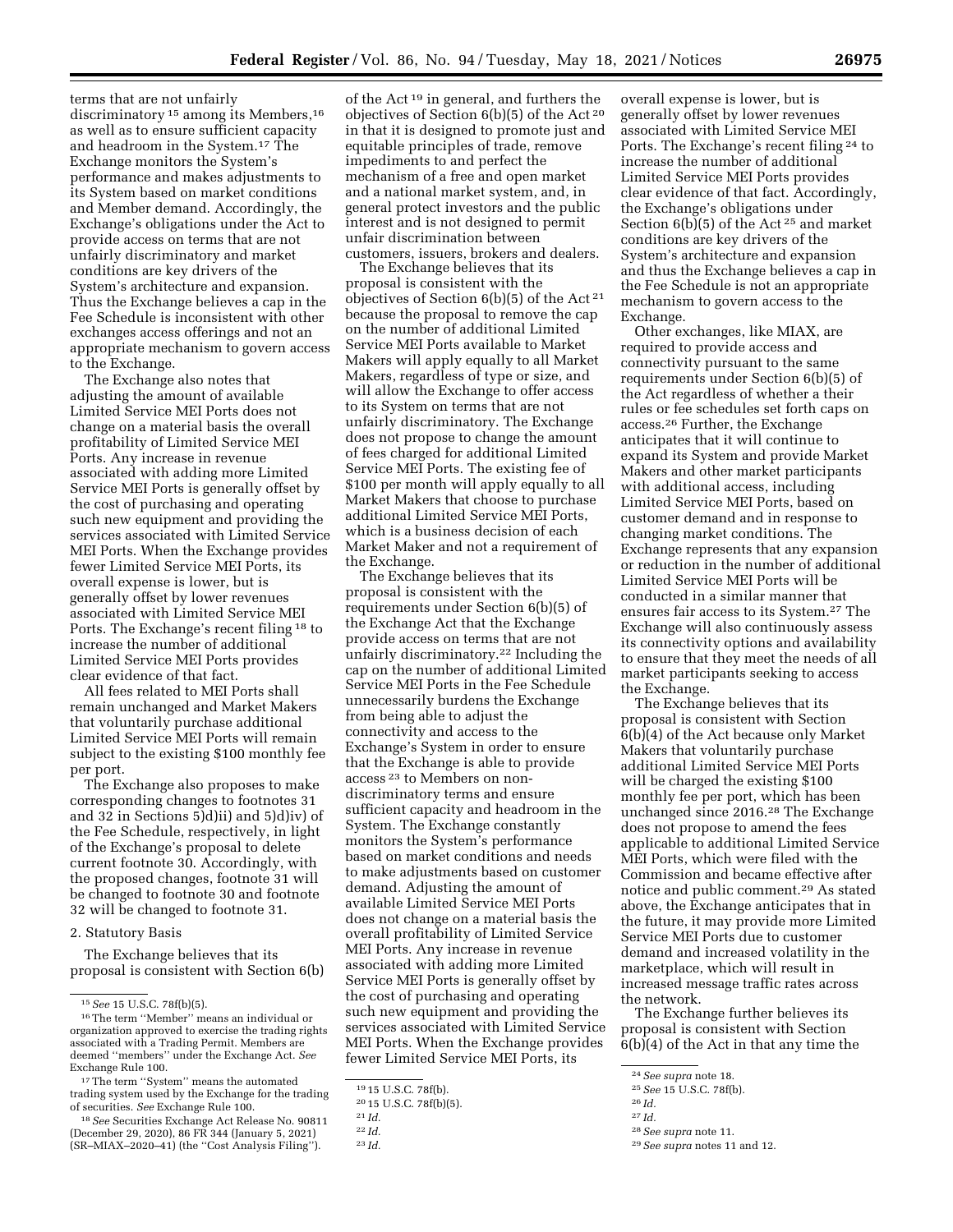Exchange makes available more Limited Service MEI Ports, such ports that are voluntarily purchased by Market Makers will not result in the Exchange making a supracompetitive profit. The Exchange recently conducted an extensive cost review in which the Exchange analyzed every expense item in the Exchange's general expense ledger (this includes over 150 separate and distinct expense items) to determine whether each such expense relates to additional Limited Service MEI Ports, and, if such expense did so relate, what portion (or percentage) of such expense actually supports additional Limited Service MEI Ports, and thus bears a relationship that is, ''in nature and closeness,'' directly related to those services.

To provide continuity with the Exchange's most recent filing to add two additional Limited Service MEI Ports 30 and this filing, the Exchange performed this cost review anticipating that Market Makers may purchase two additional Limited Service MEI Ports.31 The sum of all such portions of expenses represents the total cost of the Exchange to provide services associated with two additional Limited Service MEI Ports pursuant to this proposed rule change. Assuming the costs outlined in this proposal remain unchanged, the Exchange represents that the below cost and revenue analysis would continue to be true should the Exchange make additional Limited Service MEI Ports available beyond the analysis for two additional Limited Service MEI Ports discussed below.32

For the avoidance of doubt, none of the expenses included herein relating to the services associated with providing two additional Limited Service MEI Ports also relate to the provision of any other services offered by the Exchange. Stated differently, no expense amount of the Exchange is allocated twice. The Exchange notes that it made certain representations in a previous filing 33 regarding its expense allocation for the provision of network connectivity services. The Exchange represents that none of the expenses allocated to the provision of network connectivity

32As stated above, currently the number of available Limited Service MEI Ports does not change on a material basis the overall profitability of Limited Service MEI Ports; however, the Exchange represents that it will continue to monitor its costs and revenue analysis for material changes.

33*See* Securities Exchange Act Release No. 87875 (December 31, 2019), 85 FR 770 (January 7, 2020) (SR–MIAX–2019–51).

services are also allocated to the provision of ports—that is, there is no overlap of any such expenses that are included in the costs associated with services the Exchange provides for connectivity and for the services the Exchange provides for ports.

Specifically, utilizing 2020 34 expense figures, total third-party expense relating to fees paid by the Exchange to third-parties for certain products and services for the Exchange to be able to provide two additional Limited Service MEI Ports is approximately \$12,537. This includes, but is not limited to, a portion of the fees paid to: (1) Equinix, for data center services, for the primary, secondary, and disaster recovery locations of the Exchange's trading system infrastructure; (2) Zayo Group Holdings, Inc. (''Zayo'') for network services (fiber and bandwidth products and services) linking the Exchange's office locations in Princeton, NJ and Miami, FL to all data center locations; (3) Secure Financial Transaction Infrastructure (''SFTI''),35 which supports network feeds for the entire U.S. options industry; (4) various other services providers (including Thompson Reuters, NYSE, Nasdaq, and Internap), which provide content, network services, and infrastructure services for critical components of options network services; and (5) various other hardware and software providers (including Dell and Cisco, which support the production environment in which Members and non-Members connect to the network to trade, receive market data, etc.). For clarity, only a portion of all fees paid to such third-parties is included in the third-party expense herein, and no expense amount is allocated twice. Accordingly, the Exchange does not allocate its entire information technology and communication costs to the services associated with providing two additional Limited Service MEI Ports.

The Exchange believes it is reasonable to allocate such third-party expense

35 In fact, on October 22, 2019, the Exchange was notified by SFTI that it is again raising its fees charged to the Exchange by approximately 11%, without having to show that such fee change complies with the Act by being reasonable, equitably allocated, and not unfairly discriminatory. It is unfathomable to the Exchange that, given the critical nature of the infrastructure services provided by SFTI, that its fees are not required to be rule-filed with the Commission pursuant to Section 19(b)(1) of the Act and Rule 19b–4 thereunder. *See* 15 U.S.C. 78s(b)(1) and 17 CFR 240.19b–4, respectively.

described above towards the total cost to the Exchange to provide the services associated with two additional Limited Service MEI Ports. In particular, the Exchange believes it is reasonable to allocate the identified portion of the Equinix expense because Equinix operates the data centers (primary, secondary, and disaster recovery) that host the Exchange's network infrastructure. This includes, among other things, the necessary storage space, which continues to expand and increase in cost, power to operate the network infrastructure, and cooling apparatuses to ensure the Exchange's network infrastructure maintains stability. Without these services from Equinix, the Exchange would not be able to operate and support the network and provide the services associated with two additional Limited Service MEI Ports to its Members and non-Members and their customers. The Exchange did not allocate all of the Equinix expense toward the cost of providing the services associated with two additional Limited Service MEI Ports, only that portion which the Exchange identified as being specifically mapped to providing the services associated with two additional Limited Service MEI Ports, approximately 0.5% of the total Equinix expense. The Exchange believes this allocation is reasonable because it represents the Exchange's actual cost to provide the services associated with two additional Limited Service MEI Ports, and not any other service, as supported by its cost review.

The Exchange believes it is reasonable to allocate the identified portion of the Zayo expense because Zayo provides the internet, fiber and bandwidth connections with respect to the network, linking the Exchange with its affiliates, MIAX Pearl and MIAX Emerald, as well as the data center and disaster recovery locations. As such, all of the trade data, including the billions of messages each day per exchange, flow through Zayo's infrastructure over the Exchange's network. Without these services from Zayo, the Exchange would not be able to operate and support the network and provide the services associated with two additional Limited Service MEI Ports. The Exchange did not allocate all of the Zayo expense toward the cost of providing the services associated with two additional Limited Service MEI Ports, only the portion which the Exchange identified as being specifically mapped to providing two additional Limited Service MEI Ports, approximately 0.4% of the total Zayo expense. The Exchange believes this allocation is reasonable because it

<sup>30</sup>*See supra* note 18.

<sup>&</sup>lt;sup>31</sup>The cost review in this proposal is based on two additional Limited Service MEI Ports because two additional Limited Service MEI Ports were purchased since the First Proposed Rule Change was submitted on April 12, 2021.

<sup>34</sup>The Exchange is utilizing year-end 2020 expenses because expenses incurred within 2021 have not yet been reviewed and full year 2021 expenses have not yet been fully projected. Therefore, the 2020 year-end expenses are the most accurate to date.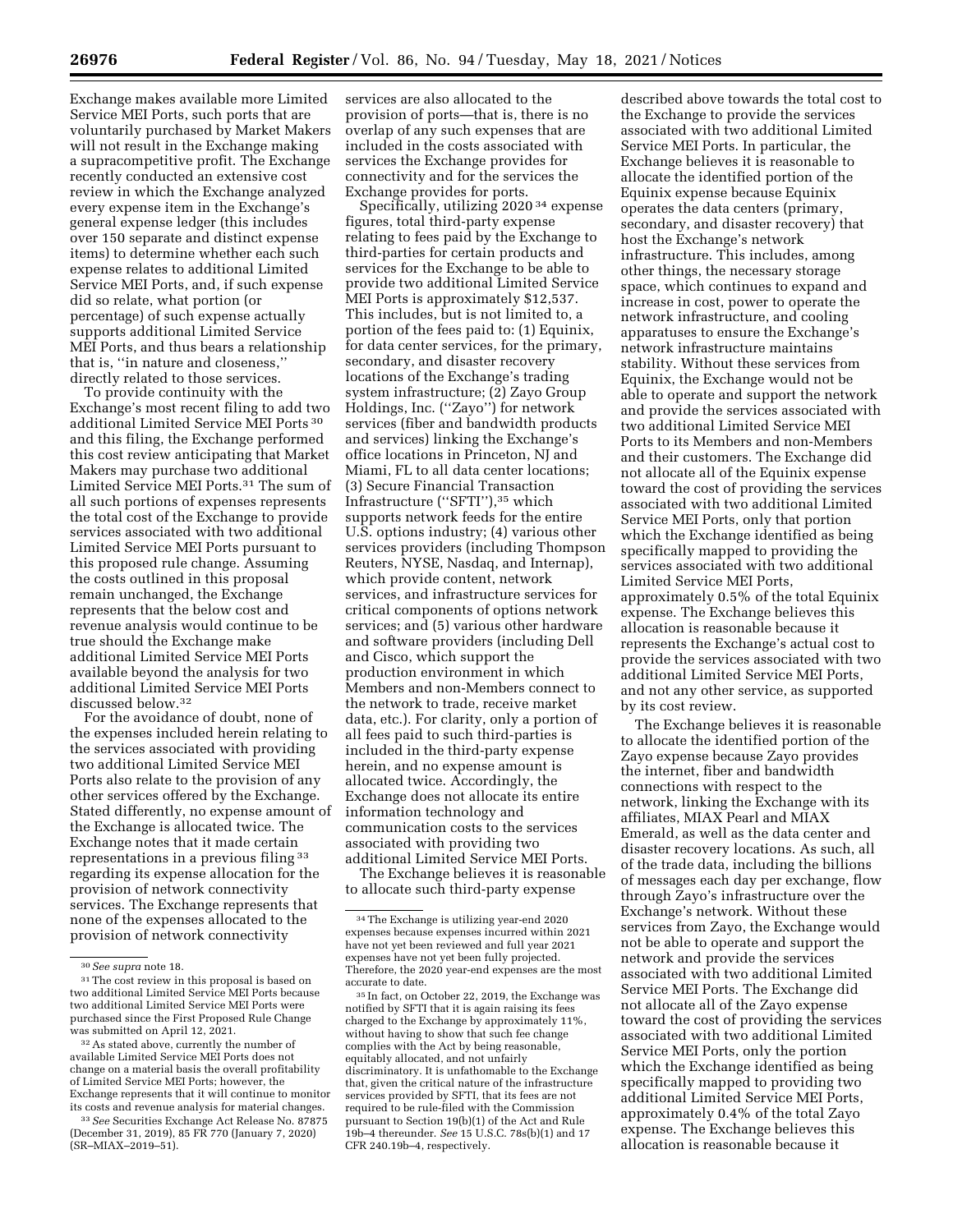represents the Exchange's actual cost to provide the services associated with two additional Limited Service MEI Ports, and not any other service, as supported by its cost review.

The Exchange believes it is reasonable to allocate the identified portions of the SFTI expense and various other service providers' (including Thompson Reuters, NYSE, Nasdaq, and Internap) expense because those entities provide connectivity and feeds for the entire U.S. options industry, as well as the content, network services, and infrastructure services for critical components of the network. Without these services from SFTI and various other service providers, the Exchange would not be able to operate and support the network and provide access to its Members and non-Members and their customers. The Exchange did not allocate all of the SFTI and other service providers' expense toward the cost of providing the services associated with two additional Limited Service MEI Ports, only the portions which the Exchange identified as being specifically mapped to providing the services associated with two additional Limited Service MEI Ports, approximately 0.5% of the total SFTI and other service providers' expense. The Exchange believes this allocation is reasonable because it represents the Exchange's actual cost to provide the services associated with two additional Limited Service MEI Ports.

The Exchange believes it is reasonable to allocate the identified portion of the other hardware and software provider expense because this includes costs for dedicated hardware licenses for switches and servers, as well as dedicated software licenses for security monitoring and reporting across the network. Without this hardware and software, the Exchange would not be able to operate and support the network and provide access to its Members and non-Members and their customers. The Exchange did not allocate all of the hardware and software provider expense toward the cost of providing the services associated with the two additional Limited Service MEI Ports, only the portions which the Exchange identified as being specifically mapped to providing the services associated with two additional Limited Service MEI Ports, approximately 0.3% of the total hardware and software provider expense. The Exchange believes this allocation is reasonable because it represents the Exchange's actual cost to provide the services associated with two additional Limited Service MEI Ports.

For 2020, total projected internal expense relating to the internal costs of

the Exchange to provide the services associated with two additional Limited Service MEI Ports is approximately \$91,291. This includes, but is not limited to, costs associated with: (1) Employee compensation and benefits for full-time employees that support the services associated with providing two additional Limited Service MEI Ports, including staff in network operations, trading operations, development, system operations, business, as well as staff in general corporate departments (such as legal, regulatory, and finance) that support those employees and functions (including an increase as a result of the higher determinism project); (2) depreciation and amortization of hardware and software used to provide the services associated with two additional Limited Service MEI Ports, including equipment, servers, cabling, purchased software and internally developed software used in the production environment to support the network for trading; and (3) occupancy costs for leased office space for staff that provide the services associated with two additional Limited Service MEI Ports. The breakdown of these costs is more fully-described below. For clarity, only a portion of all such internal expenses are included in the internal expense herein, and no expense amount is allocated twice. Accordingly, the Exchange does not allocate its entire costs contained in those items to the services associated with providing two additional Limited Service MEI Ports.

The Exchange believes it is reasonable to allocate such internal expense described above towards the total cost to the Exchange to provide the services associated with two additional Limited Service MEI Ports. In particular, the Exchange's employee compensation and benefits expense relating to providing the services associated with two additional Limited Service MEI Ports is approximately \$65,434, which is only a portion of the \$10,905,680 total projected expense for employee compensation and benefits. The Exchange believes it is reasonable to allocate the identified portion of such expense because this includes the time spent by employees of several departments, including Technology, Back Office, Systems Operations, Networking, Business Strategy Development (who create the business requirement documents that the Technology staff use to develop network features and enhancements), Trade Operations, Finance (who provide billing and accounting services relating to the network), and Legal (who provide legal services relating to the network,

such as rule filings and various license agreements and other contracts). As part of the extensive cost review conducted by the Exchange, the Exchange reviewed the amount of time spent by each employee on matters relating to the provision of services associated with two additional Limited Service MEI Ports. Without these employees, the Exchange would not be able to provide the services associated with two additional Limited Service MEI Ports to its Members and non-Members and their customers. The Exchange did not allocate all of the employee compensation and benefits expense toward the cost of the services associated with providing two additional Limited Service MEI Ports, only the portions which the Exchange identified as being specifically mapped to providing the services associated with two additional Limited Service MEI Ports, approximately 0.6% of the total employee compensation and benefits expense. The Exchange believes this allocation is reasonable because it represents the Exchange's actual cost to provide the services associated with two additional Limited Service MEI Ports, and not any other service, as supported by its cost review.

The Exchange's depreciation and amortization expense relating to providing the services associated with two additional Limited Service MEI Ports is approximately \$23,937, which is only a portion of the \$4,787,419 total projected expense for depreciation and amortization. The Exchange believes it is reasonable to allocate the identified portion of such expense because such expense includes the actual cost of the computer equipment, such as dedicated servers, computers, laptops, monitors, information security appliances and storage, and network switching infrastructure equipment, including switches and taps that were purchased to operate and support the network and provide the services associated with two additional Limited Service MEI Ports. Without this equipment, the Exchange would not be able to operate the network and provide the services associated with two additional Limited Service MEI Ports to its Members and non-Members and their customers. The Exchange did not allocate all of the depreciation and amortization expense toward the cost of providing the services associated with two additional Limited Service MEI Ports, only the portion which the Exchange identified as being specifically mapped to providing the services associated with the two additional Limited Service MEI Ports, approximately 0.5% of the total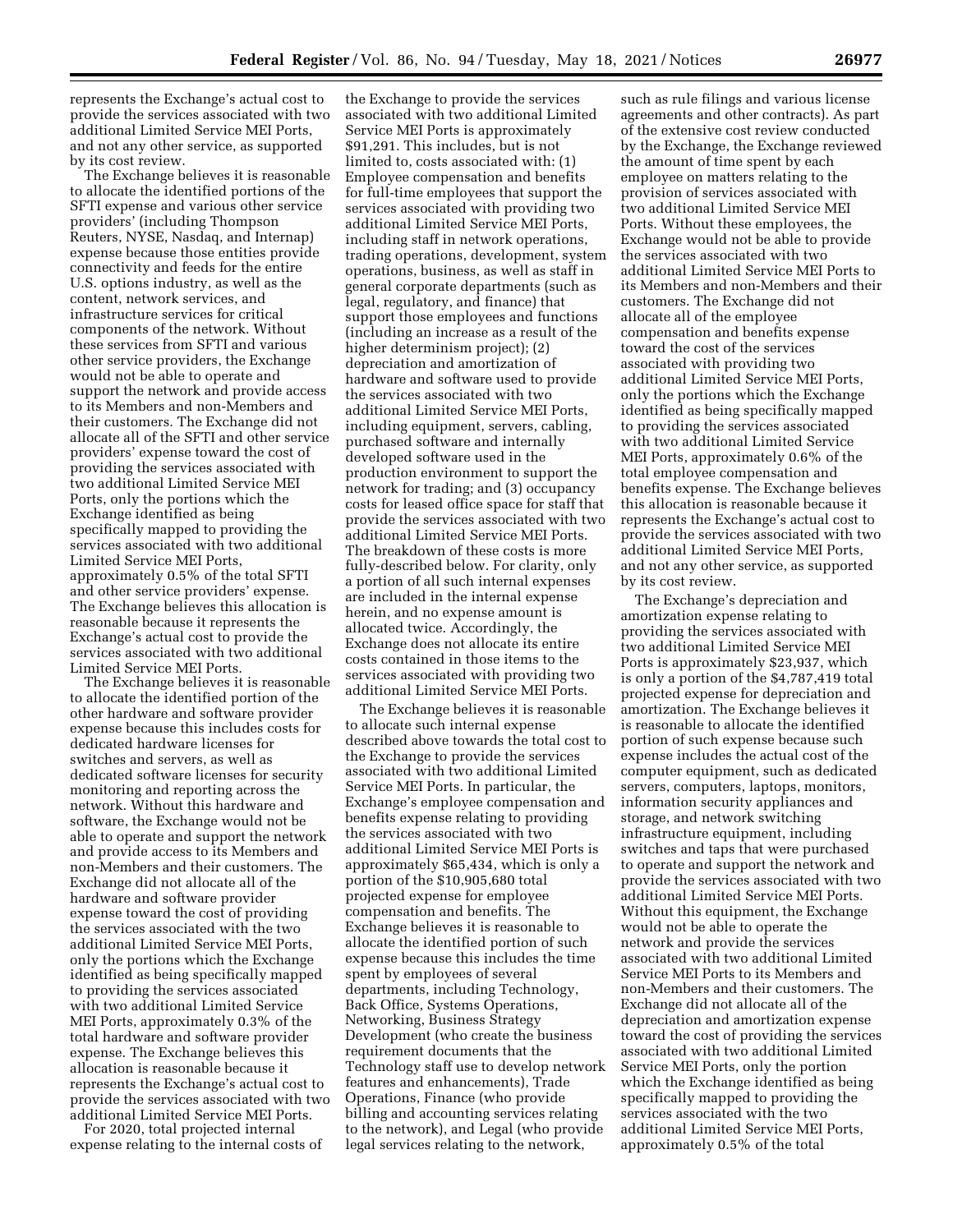depreciation and amortization expense, as these services would not be possible without relying on such equipment. The Exchange believes this allocation is reasonable because it represents the Exchange's actual cost to provide the services associated with two additional Limited Service MEI Ports, and not any other service, as supported by its cost review.

The Exchange's occupancy expense relating to providing the services associated with providing two additional Limited Service MEI Ports is approximately \$1,920, which is only a portion of the \$480,036 total projected expense for occupancy. The Exchange believes it is reasonable to allocate the identified portion of such expense because such expense represents the portion of the Exchange's cost to rent and maintain a physical location for the Exchange's staff who operate and support the network, including providing the services associated with two additional Limited Service MEI Ports. This amount consists primarily of rent for the Exchange's Princeton, NJ office, as well as various related costs, such as physical security, property management fees, property taxes, and utilities. The Exchange operates its Network Operations Center (''NOC'') and Security Operations Center (''SOC'') from its Princeton, New Jersey office location. A centralized office space is required to house the staff that operates and supports the network. The Exchange currently has approximately 160 employees. Approximately twothirds of the Exchange's staff are in the Technology department, and the majority of those staff have some role in the operation and performance of the services associated with providing additional Limited Service MEI Ports. Without this office space, the Exchange would not be able to operate and support the network and provide the services associated with two additional Limited Service MEI Ports to its Members and non-Members and their customers. Accordingly, the Exchange believes it is reasonable to allocate the identified portion of its occupancy expense because such amount represents the Exchange's actual cost to house the equipment and personnel who operate and support the Exchange's network infrastructure and the services associated with two additional Limited Service MEI Ports. The Exchange did not allocate all of the occupancy expense toward the cost of providing the services associated with two additional Limited Service MEI Ports, only the portion which the Exchange identified as being specifically mapped

to operating and supporting the network, approximately 0.4% of the total occupancy expense. The Exchange believes this allocation is reasonable because it represents the Exchange's cost to provide the services associated with two additional Limited Service MEI Ports, and not any other service, as supported by its cost review. Accordingly, based on the facts and circumstances presented, the Exchange believes that its provision of the services associated with two additional Limited Service MEI Ports will not result in excessive pricing or supra-competitive profit.

The Exchange believes it is reasonable, equitable and not unfairly discriminatory to allocate the respective percentages of each expense category described above towards the total cost to the Exchange of operating and supporting the network, including providing the services associated with two additional Limited Service MEI Ports because the Exchange performed a line-by-line item analysis of all the expenses of the Exchange, and has determined the expenses that directly relate to operation and support of the network. Further, the Exchange notes that, without the specific third-party and internal items listed above, the Exchange would not be able to operate and support the network, including providing the services associated with two additional Limited Service MEI Ports to its Members and non-Members and their customers. Each of these expense items, including physical hardware, software, employee compensation and benefits, occupancy costs, and the depreciation and amortization of equipment, have been identified through a line-by-line item analysis to be integral to the operation and support of the network.

To provide continuity with the Exchange's most recent filing to add two additional Limited Service MEI Ports 36 and this filing, the Exchange is basing its projected revenue from additional Limited Service MEI Ports that may be purchased by Market Makers as though seven Market Makers purchased two additional Limited Service MEI Ports each. The Exchange notes that any time it needs to expand its network by making available two additional Limit Service MEI Ports due to increased customer demand and increased volatility in the marketplace, which translates into increased message traffic rates across the network, there is an initial build out cost. The cost to expand the network in this manner is greater than the revenue the Exchange

anticipates the additional Limited Service MEI Ports will generate. Specifically, the Exchange estimates it will incur a one-time cost of approximately \$175,000 in capital expenditures (''CapEx'') on hardware, software, and other items to expand the network to make available two additional Limited Service MEI Ports. This estimated cost also includes expense associated with providing the necessary engineering and support personnel to transition those Market Makers who wish to acquire two additional Limited Service MEI Ports. Further, the Exchange projects that the annualized revenue from the two additional Limited Service MEI Ports will be approximately \$16,800 (assuming seven Market Makers purchase the two additional Limited Service MEI Ports). Therefore, the Exchange's upfront cost in expanding its network to provide its Members with two additional Limited Service MEI Ports—approximately \$175,000—is significant relative to the anticipated annualized revenue the Exchange expects to bring in from two additional Limited Service MEI Ports approximately \$16,800. Further, the Exchange anticipates it will incur approximately \$103,828 in annualized ongoing operating expense (''OpEx'') in order to support the expanded network and two additional Limited Service MEI Ports. Thus, even excluding the upfront CapEx of \$175,000, the Exchange is not generating a supra-competitive profit from the provision of two additional Limited Service MEI Ports. In fact, even excluding the one-time CapEx cost of \$175,000, the Exchange anticipates generating an annual loss from the provision of two additional Limited Service MEI Ports of (\$87,028)—that is, \$16,800 in revenue minus \$103,828 in expense equates to a loss of (\$87,028) to support the additional ports annually.

The Exchange also notes that no other exchange has a similar cap on the amount of ports that firms can purchase in their rulebooks or fee schedules and those exchanges have the same requirements under Section 6(b)(5) of the Exchange Act 37 as MIAX.38

# *B. Self-Regulatory Organization's Statement on Burden on Competition*

The Exchange does not believe that the proposed rule change will result in any burden on competition that is not necessary or appropriate in furtherance of the purposes of the Act, as amended. The proposed rule change will not impose a burden on competition but

<sup>36</sup>*See supra* note 18.

<sup>37</sup> 15 U.S.C. 78f(b)(5).

<sup>38</sup>*See supra* note 14.